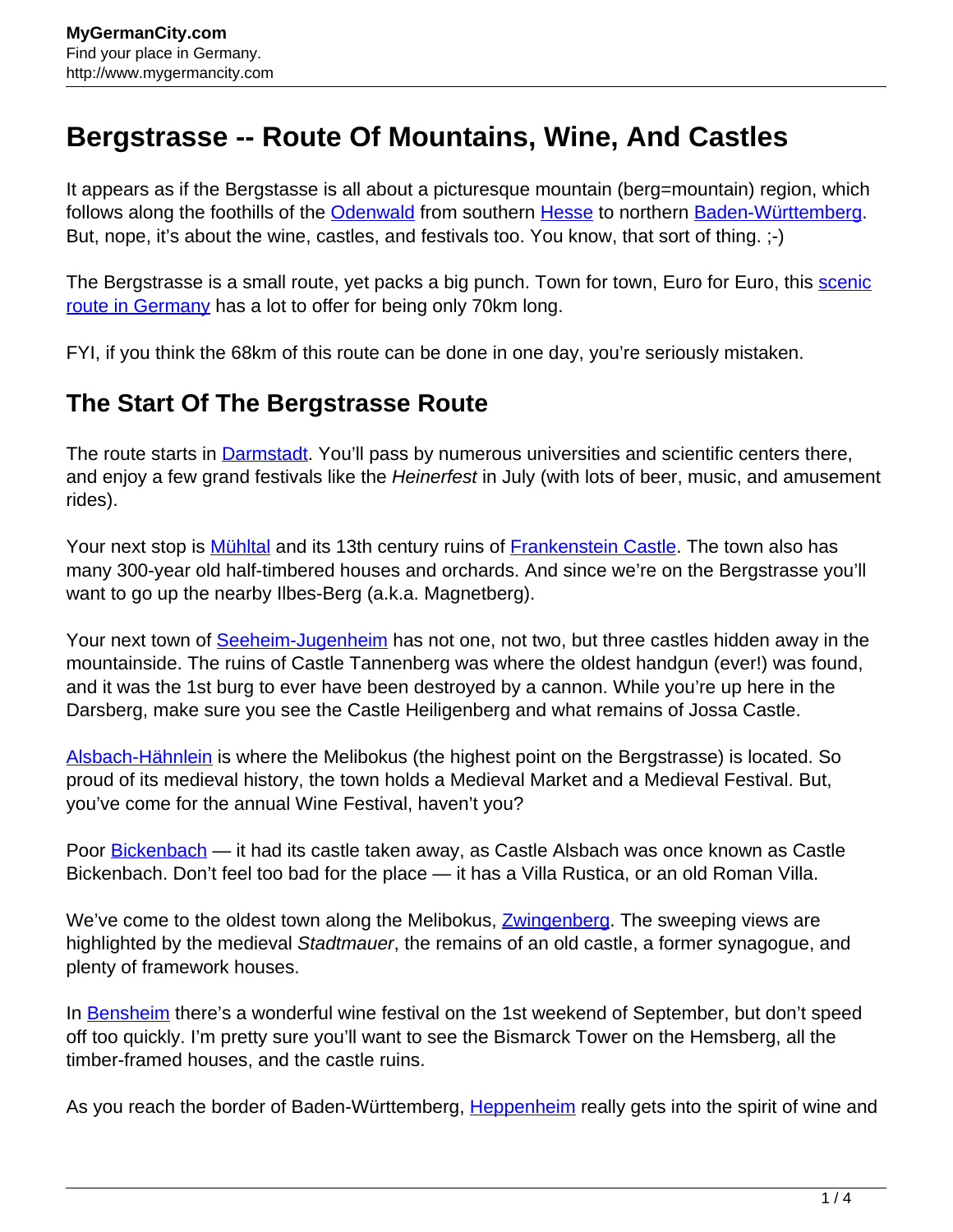winemaking. Every year on May 1st there's an annual Vineyard Hike and a Wine Market at the end of June. I'd suggest staying here the night if you want to stay in a haunted castle. Starkenburg (built 1065) is now a youth hostel reported to be visited by the "White Lady."

I don't know if the burg is haunted — it could be wine talking. ;-)

After leaving Heppenheim and arriving in Laudenbach you've officially crossed into Baden-Württemberg. Laudenbach is an old village, but it does like to party. You'll notice that first thing if you're here for the Church Festival (1st weekend of September) and the Christmas Market in December. There are many hiking trails throughout the mountainous region, if you prefer something a bit quieter.

Your next stop is **Hemsbach**, a town that offers a Town Hall that was once a castle, a Jewish Museum housed in the former synagogue, and a Jewish cemetery. The *Vierritterturm* (4 Knights Tower) is one of the town's most popular attractions. I wouldn't miss it if I were you.

Time to move on to [Weinheim,](http://www.mygermancity.com/weinheim) home of the fortress known as the Wachenburg. Sure, it might look old, but it's only about a hundred years young. Unlike the ruins of Windeck Castle — a 12th century structure destroyed by the French in 1674. Also, pay a visit to Weinheim's City Museum to hear about the area's history — from its prehistoric days to around the Merovingian Period.

Let's see, you've got castles, Roman sites, and medieval churches in the town of [Hirschberg an der](http://www.mygermancity.com/hirschberg-bergstrasse) [Bergstraße.](http://www.mygermancity.com/hirschberg-bergstrasse) That's right, Hirschberg is home to the 12th century Hirschburg Castle, a Villa Rustica (an old Roman building), a 14th century church, and the Odenwald Bike Marathon every September.

With all the castles on this Bergstrasse Route, I think someone's confused the Bergstraße with Burgstraße. ;-)

When you've gotten to [Schriesheim](http://www.mygermancity.com/schriesheim), you've managed to intersect with the [Bertha Benz Memorial](http://www.mygermancity.com/bertha-benz-memorial-route) [Route](http://www.mygermancity.com/bertha-benz-memorial-route) (up until the end of the Bergstrasse). Whatever route you're on, the hilly countryside of & around Schriesheim is perfect for a hiking workout. Plus, the view from its hills are simply breathtaking.

As if strolling along the town's half-timbered houses isn't enough. If you want a bite to eat with a stunning view, I'd suggest going to the ruins of Castle Strahlenburg whose restaurant is open from March to December.

Also, it's Spring Festival in March has been going on for the last 500 years. Don't you just love tradition?

There's still a good number of kilometers left on the Bergstrasse — see what I mean about not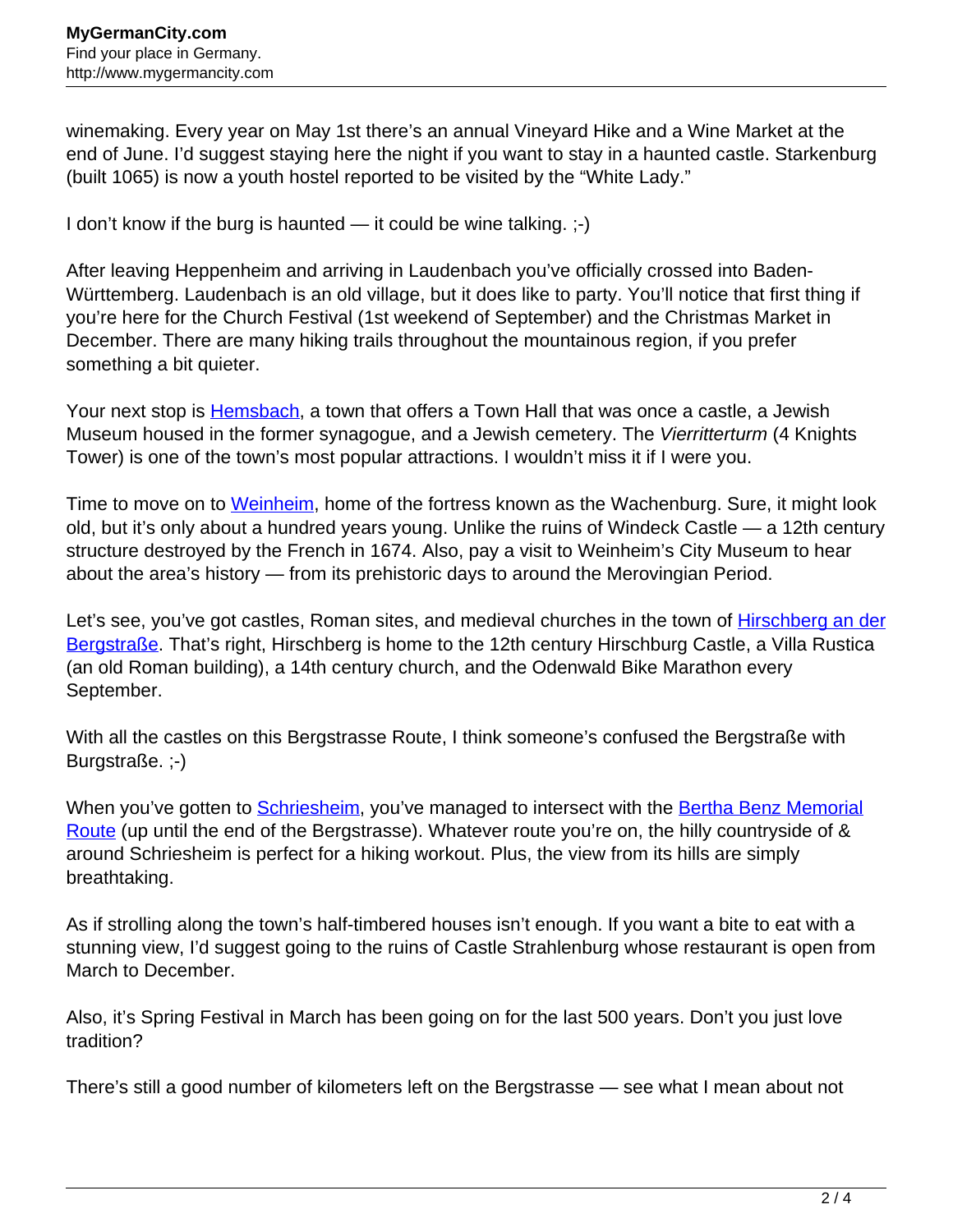being able to do it in just one day?

Hard as it is to pull yourself away from the festivities, **[Dossenheim](http://www.mygermancity.com/dossenheim)** is awaiting. The Weißer Stein (White Stone) makes a great lookout point, as does the site of the ruins of the Schauenburg (built 1100, destroyed four centuries later).

Don't dawdle too long, the magnificent city of **Heidelberg** is next. The castle ruins sit along the Königstuhl, a magnificent viewpoint that overlooks the entire city. If you've managed to tear yourself away from the Upper and Lower castle, you've got 10 museums, art galleries, and botanical gardens to see.

You know, you'll need at least two days in Heidelberg to accomplish just even half of what Heidelberg has to offer. Do yourself a favor, stay another night. ;-)

You'd think the small town of [Leimen](http://www.mygermancity.com/leimen) would be a let-down after Heidelberg, but no. It's a nice contrast with its small coffee shops that overlook the steep hills. Try some locally brewed beer after some time along Leimen's hiking and mountain biking trails.

[Nußloch](http://www.mygermancity.com/nussloch) is a town painted with pretty vineyards. Go ahead, have a glass — you've earned it. Just don't drive. Instead, hike up the Hirschberg hill for some pretty views.

The minute you arrive in [Wiesloch](http://www.mygermancity.com/wiesloch) you've reached the end of the Bergstraße. Can you believe it?

Wiesloch is chocked full of history, vineyards, and is home to the world's first petrol station (Wiesloch is also on the Bertha Benz Memorial Route). The town's pedestrian zone is great for shopping or just enjoying a glass of wine at an outdoor cafe overlooking the gorgeous [Kraichgau](http://www.mygermancity.com/kraichgau) [Hills](http://www.mygermancity.com/kraichgau).

At the Marktplatz you'll find a public bookshelf where you're free to take or leave a book for others to enjoy. No one seems too interested during Wiesloch's 10-day Wine Festival in late-August to early-September.

With all that vino, I don't think I'd be too interested in books either. Do you?

Technically, the Bergstrasse is finished. However, bear in mind that for one day in May on an oddnumbered year, the route is closed for automobiles from Darmstadt to Heppenheim. Maybe they should do it more often. With all the wine drinking, no one should be driving anyway.

Ahh, consider it an excuse to just tag around a bit longer, it's not like you won't find anything to do. ;-)

## **Berstrasse Web Site**